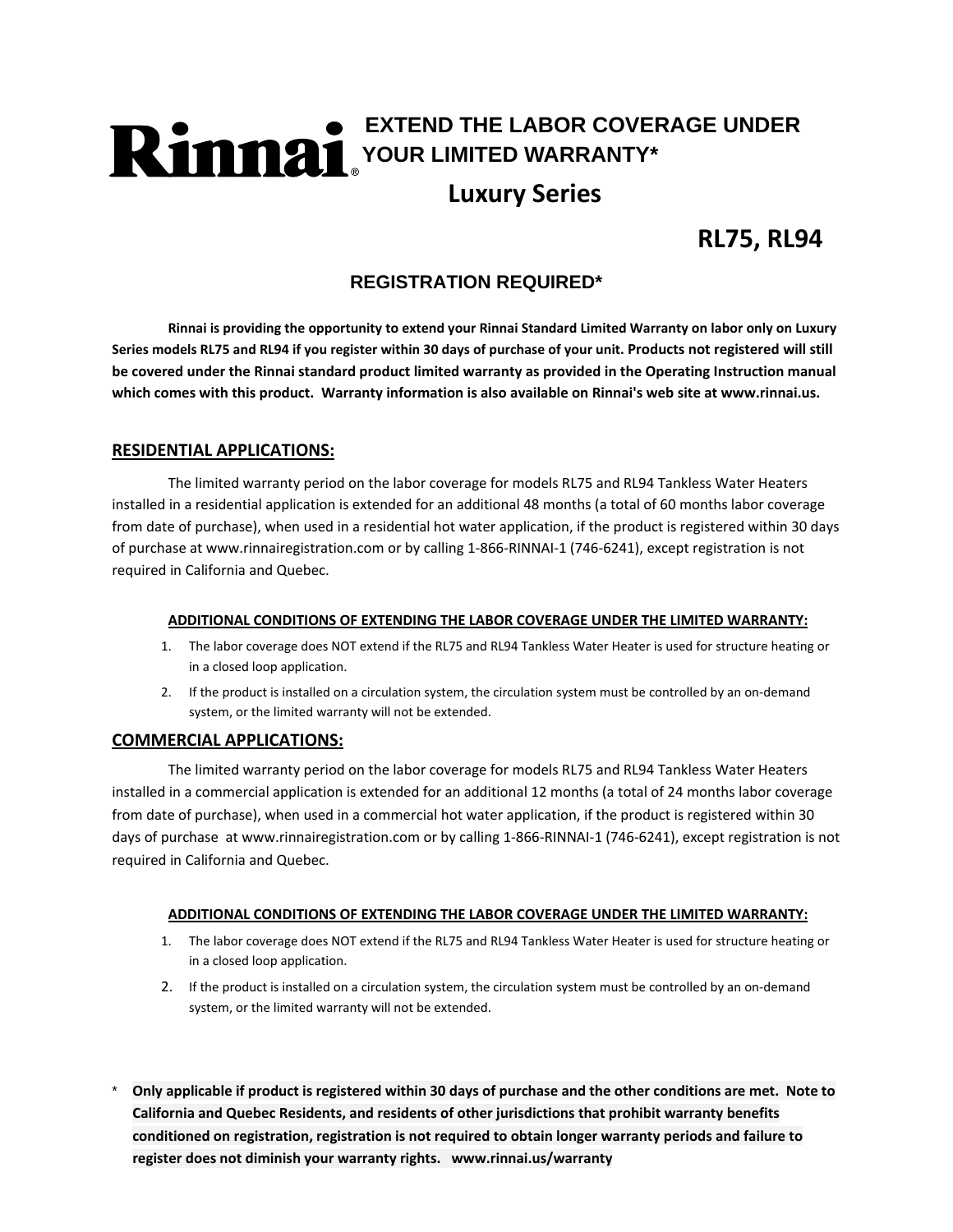## **Limited Warranty for Luxury Series RL75, RL94**

### **What is covered?**

The Rinnai Standard Limited Warranty covers any defects in materials or workmanship when the product is installed and operated according to Rinnai written installation instructions, subject to the terms within this Limited Warranty document. This Limited Warranty applies only to products that are installed correctly. Improper installation may void this Limited Warranty. Rinnai strongly suggests that you use a licensed professional who has attended a Rinnai installation training class before installing this water heater. This Limited Warranty coverage as set out in the table below extends to the original purchaser and subsequent owners, but only while the product remains at the site of the original installation. This Limited Warranty only extends to the first / original installation of the product and terminates if the product is moved or reinstalled at a new location.

### **How long does warranty coverage last?**

| <b>Item</b>                       | Period of Coverage (from date of purchase) |                                                                             |                                |
|-----------------------------------|--------------------------------------------|-----------------------------------------------------------------------------|--------------------------------|
|                                   | <b>Residential Applications</b>            | If used for both residential<br>water heating and space heating<br>purposes | <b>Commercial Applications</b> |
| <b>Heat Exchanger</b>             | 12 years [1] [2]                           | 10 years [1] [2]                                                            | 5 years $[1]$                  |
| All Other Parts and<br>Components | 5 years $[1]$                              | 5 years $[1]$                                                               | 5 years $[1]$                  |
| Reasonable Labor                  | 1 year $[3]$                               | 1 year $[3]$                                                                | 1 year $[3]$                   |

[1] Period of coverage is reduced to 3 years from date of purchase when used as a circulating water heater within a hot water circulation loop, where the water heater is in series with a circulation system and all circulating water flows through the water heater, and where an on-demand recirculation system is not incorporated.

On‐demand recirculation is defined as a hot water recirculating loop or system that utilizes existing hot and cold lines or a dedicated return line, and only activates when hot water is used. It can be activated by a push button, motion sensor, or voice activation but not by a temperature sensor. A timer added to a standard recirculating pump is not considered as on‐demand.

- [2] Period of coverage is reduced to 5 years from date of purchase if the Rinnai water heater temperature setting exceeds 160° F (71° C).
- [3] Labor coverage is extended to 5 years in residential applications and to 2 years in commercial applications if the product is registered within 30 days (except registration is not required in California and Quebec) and/or if the other conditions above in the Residential Applications and Commercial Applications sections are satisfied.
- NOTE: The integrated controller on indoor models has a 1 year warranty on parts.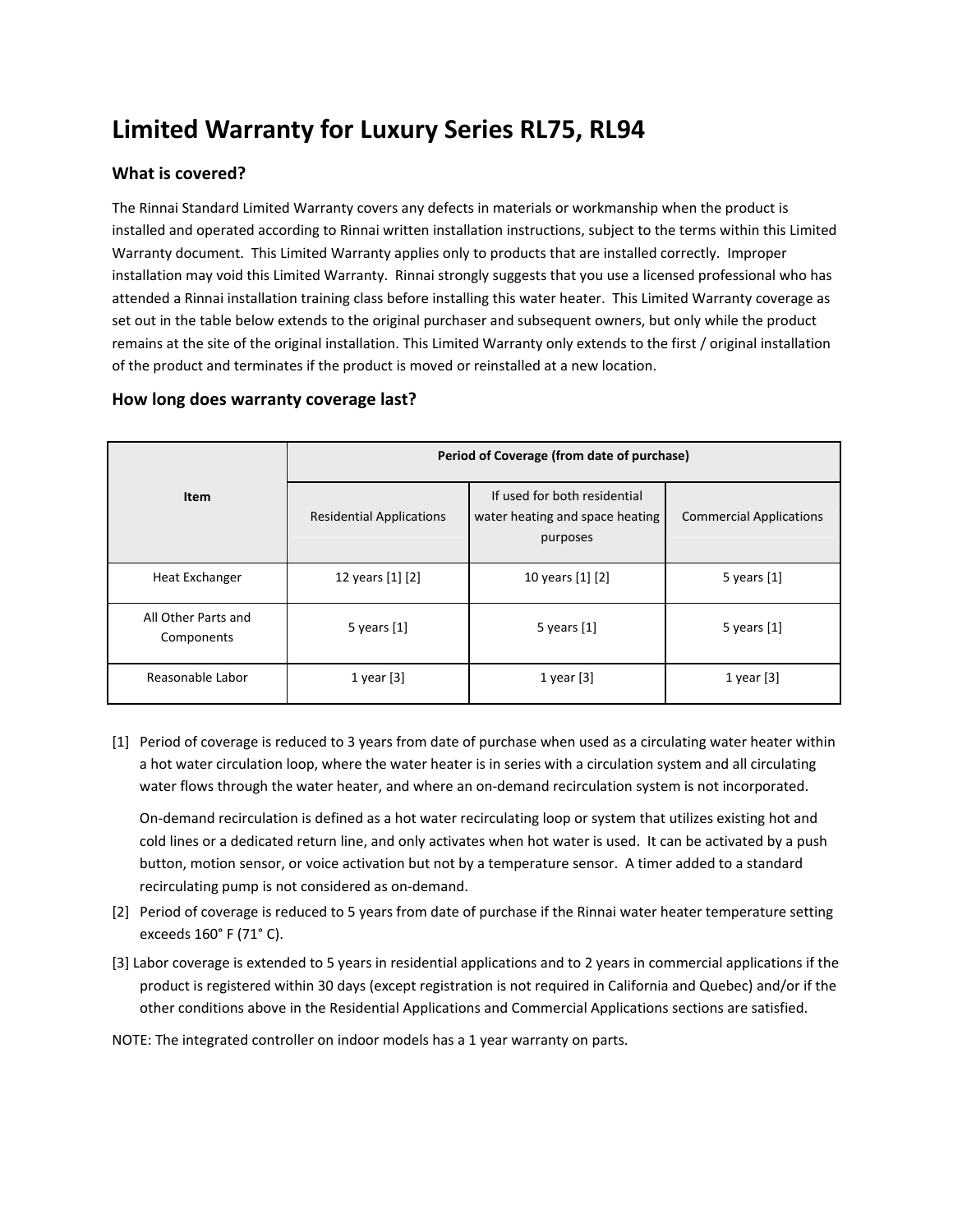### **What will Rinnai do?**

Rinnai will repair or replace the covered product or any part or component that is defective in materials or workmanship as set forth in the above table. Rinnai will pay reasonable labor charges associated with the repair or replacement of any such part or component during the term of the labor warranty period. All repair parts must be genuine Rinnai parts. All repairs or replacements must be performed by a licensed professional that is properly trained, state qualified or licensed to do the type of repair.

Replacement of the product may be authorized by Rinnai only at its sole discretion. Rinnai does not authorize any person or company to assume for it any obligation or liability in connection with the replacement of the product. If Rinnai determines that repair of a product is not possible, Rinnai may replace the product with a comparable product at Rinnai's sole discretion. If a component or product returned to Rinnai is found to be free of defects in material or workmanship, or damaged by improper installation or damaged during return shipping, the warranty claim for product, parts and labor may be denied.

### **How do I get service?**

You must contact a licensed professional for the repair of a product under this Limited Warranty. For the name of a licensed professional please contact your place of purchase, visit the Rinnai website (www.rinnai.us), call Rinnai at 1‐800‐621‐9419 or write to Rinnai at 103 International Drive, Peachtree City, Georgia 30269.

Proof of purchase is required to obtain warranty service. You may show proof of purchase with a dated sales receipt, or by registering within 30 days of purchasing the product. To register your tankless water heater, please visit www.rinnai.us. For those without internet access, please call 1‐866‐RINNAI1 (746‐6241). Receipt of Registration by Rinnai will constitute proof‐of‐purchase for this product. Registration of product installed in new home construction may be verified with a copy of the closing papers provided by the initial home buyer. However, Registration is not necessary in order to validate this Limited Warranty.

### **What is not covered?**

This Limited Warranty does not cover any failures or operating difficulties due to the following:

- accident, abuse, or misuse
- alteration of the product or any component part
- misapplication of this product
- improper installation
	- Product being installed in a corrosive environment
	- condensate damage
	- improper venting
	- incorrect gas type
	- incorrect gas or water pressure
	- absence of a drain pan under the appliance
- water quality